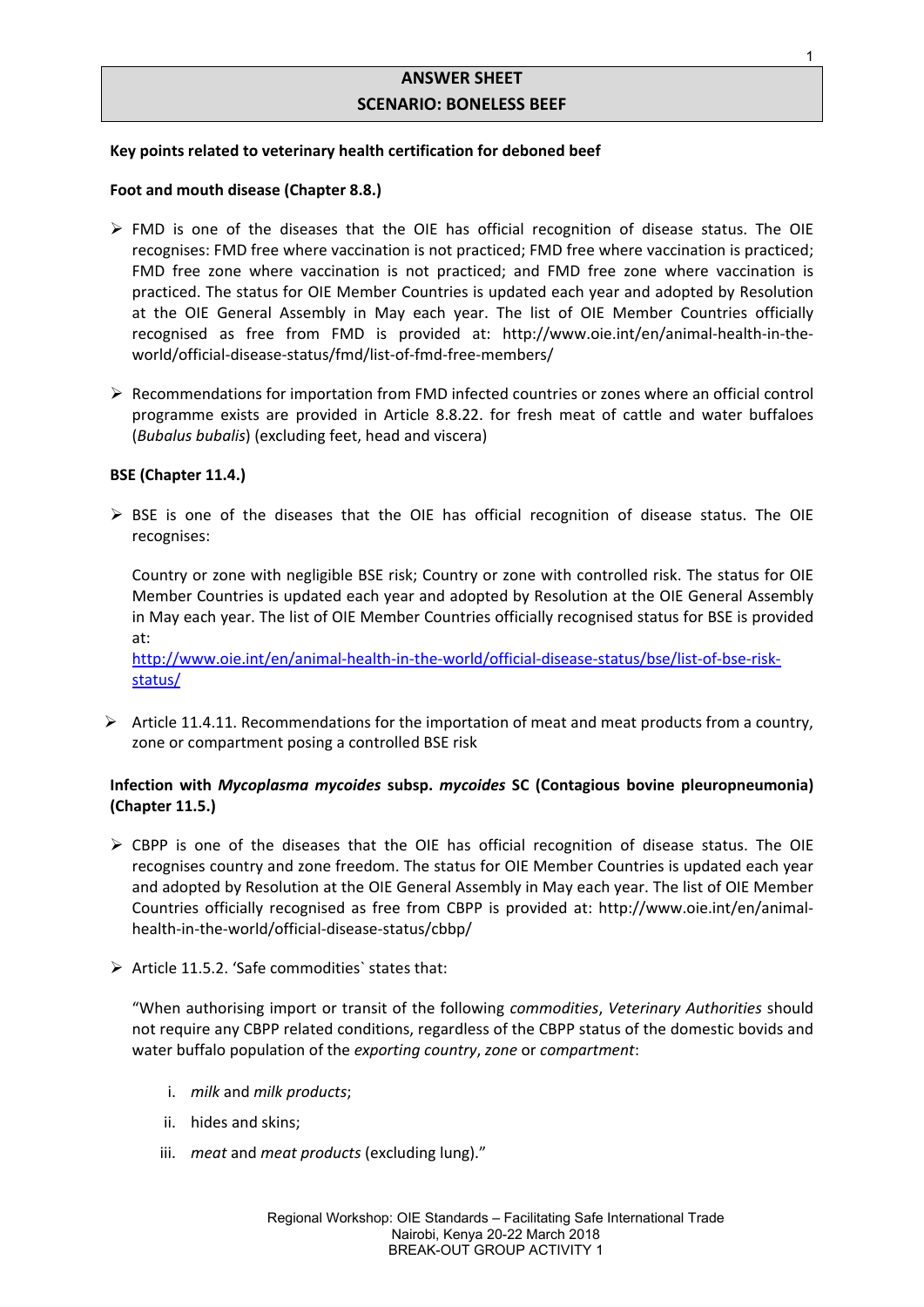$\triangleright$  This disease does not have OIE official disease recognition status.

Article 8.4.2. 'Safe commodities` states that:

"When authorising import or transit of the following *commodities*, *Veterinary Authorities* should not require any *Brucella*-related conditions, regardless of the *Brucella infection* status of the animal population of the *exporting country*:

- 1. skeletal muscle *meat*, brain and spinal cord, digestive tract, thymus, thyroid and parathyroid glands and derived products;
- 2. cured hides and skins;
- 3. gelatine, collagen, tallow and *meat-and-bone meal*."

# **Infection with Rift Valley fever virus(Chapter 8.15)**

Importing country claims to be free, exporting country is infected.

 $\triangleright$  This disease does not have OIE official disease recognition status.

*Article 8.15.4* Country or zone infected with RVFV during the inter-epizootic period

*Article 8.15.5* Country or zone infected with RVFV during an epizootic

*Article 8.15.11* Recommendations for importation of fresh meat and meat products from countries or zones not free from RVF .

#### **Model International Veterinary Certificate**

*The undersigned Official Veterinarian certifies that the consignment of boneless beef described above satisfies the following requirements*:

- 1) comes from animals which:
	- a) have remained, for at least three months prior to slaughter, in a zone of the exporting country where cattle and water buffaloes are regularly vaccinated against FMD and where an official control programme is in operation;
	- b) have been vaccinated at least twice with the last vaccination not more than six months, unless protective immunity has been demonstrated for more than six months, and not less than one month prior to slaughter;
	- c) were kept for the past 30 days in an establishment, and that FMD has not occurred within a 10 kilometre radius of the establishment during that period, or the establishment is a quarantine station;
	- d) have been transported, in a vehicle which was cleansed and disinfected before the cattle and water buffaloes were loaded, directly from the establishment of origin or quarantine station to the approved slaughterhouse/abattoir without coming into contact with other animals which do not fulfil the required conditions for export;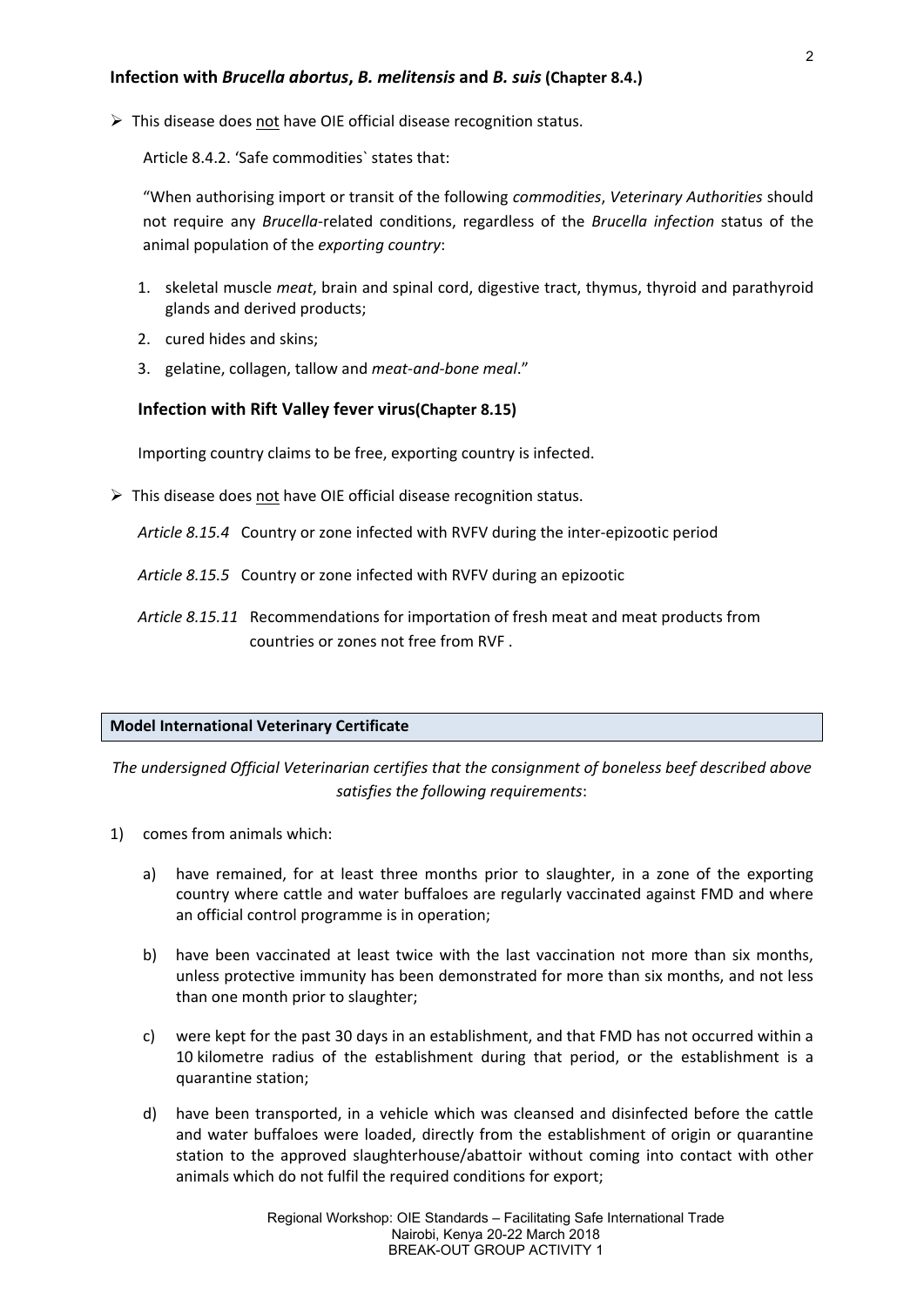- e) have been slaughtered in an approved slaughterhouse/abattoir:
	- i) which is officially designated for export;
	- ii) in which no FMD has been detected during the period between the last disinfection carried out before slaughter and the shipment for export has been dispatched;
- f) have been subjected to ante- and post-mortem inspections within 24 hours before and after slaughter with no evidence of FMD.
- 2) comes from deboned carcasses:
	- a) from which the major lymphatic nodes have been removed;
	- b) which, prior to deboning, have been submitted to maturation at a temperature greater than + 2°C for a minimum period of 24 hours following slaughter and in which the pH value was less than 6.0 when tested in the middle of both the *longissimus dorsi* muscle.
- 3) comes from animals which have been slaughtered in an approved abattoir, and have been subjected to ante-mortem and post-mortem inspections with favourable results (for all diseases).
- 4) the cattle from which the fresh meat was derived passed ante- and post-mortem inspections;
- 5) the cattle from which the fresh meat was derived were not subjected to a stunning process, prior to slaughter, with a device injecting compressed air or gas into the cranial cavity, or to a pithing process;
- 6) the fresh meat was produced and handled in a manner which ensured that the product does not contain and are not contaminated with:
	- a. the tissues listed in points 1 and 2 of Article 11.4.14. of the OIE Terrestrial Animal Health Code,
	- b. mechanically separated meat from the skull and vertebral column from cattle over 30 months of age.
- 7) does not contain and is not contaminated by meat from lung (CBPP) or mechanically separated meat (BSE).
- 8) the meat comes from ruminants which showed no clinical sign of RVF within 24 hours before slaughter; were slaughtered in an approved slaughterhouse/abattoir and were subjected to ante- and post-mortem inspections with favourable results;